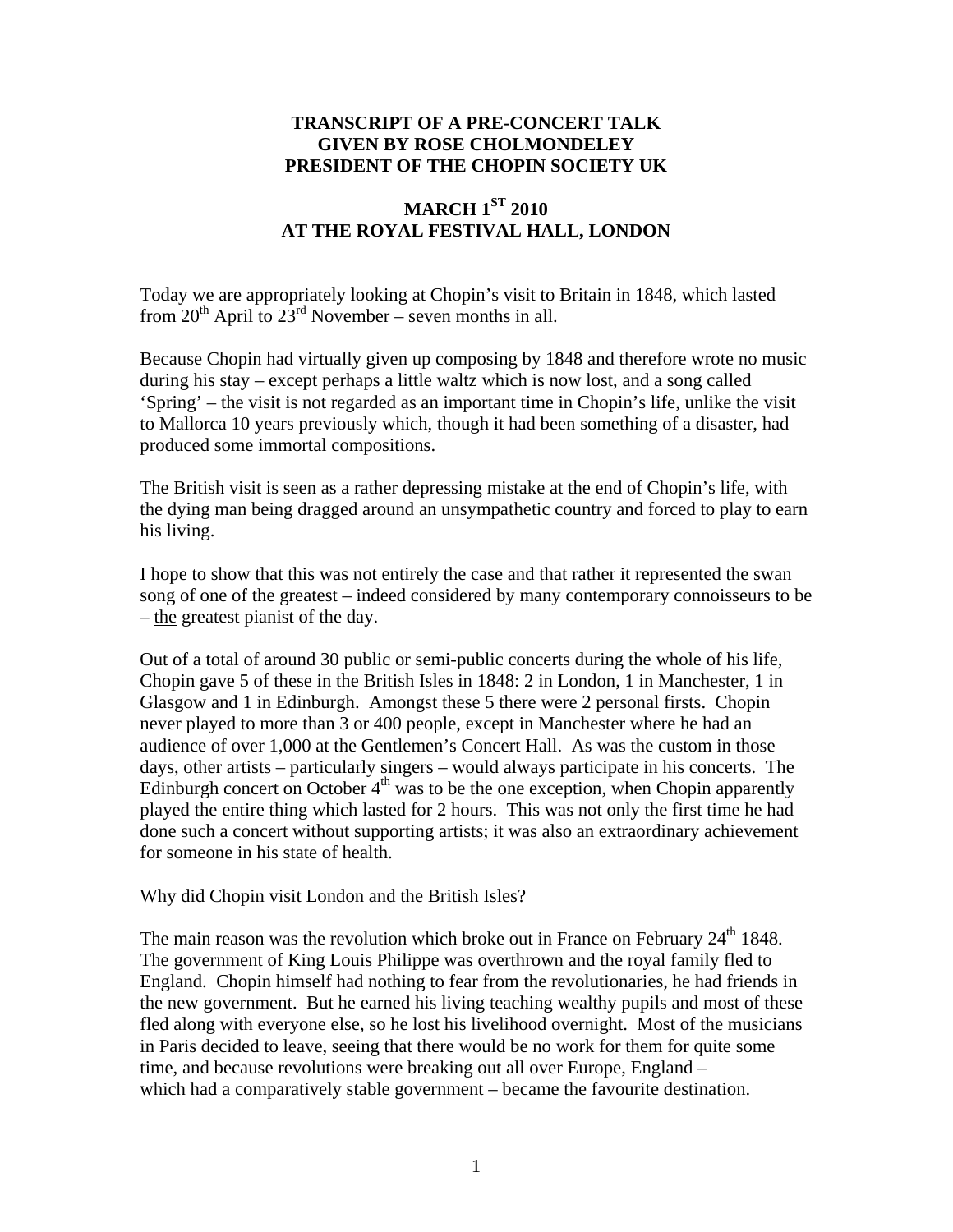However there is some evidence that Chopin had been contemplating a visit to London even before it became a matter of financial necessity. The previous year had seen a disastrous change in his life when his 9-year relationship with the writer George Sand, otherwise Aurore Dudevant, came to an end. Apart from the ill-fated visit to Mallorca in the winter of 1838-39, they had led a quiet life between Paris – where Chopin taught – and her country estate of Nohant where they would spend the summer months. It was here that Chopin composed his greatest works.

Sand was knowledgeable about medicine, she nursed him when he was ill, kept him amused, invited his friends to stay, saw that he was well-fed, and generally managed his social life, while an assistant – Sand's friend Marie de Rozières – helped him with his pupils.

Chopin in his turn inspired her with his playing, encouraged her projects and provided a stable home and father-figure for her two children – Sand having separated from her husband Baron Dudevant. Chopin took this role very seriously, even after the break-up with Sand, though he was to say bitterly that she had only taken him on so that she would not lose custody of her children.

The relationship ended abruptly, without rows, and Chopin was left first puzzled then distraught. He had lost not only his companion, whom he loved, but a mother, nurse and manager. His friends were in despair about him.

Chopin had acquired a Scots pupil, Jane Stirling, in 1843, and although there was no intimacy between them, she was utterly devoted, and in many ways took over from Sand, making arrangements for him, and seeing he had everything he wanted. Like Sand she knew something about nursing and homeopathy. She was a decent and keen pianist and, had Chopin lived, they may well have jointly produced an edition of his works. Last but not least, she was wealthy and had a lot of contacts both in London and Paris.

It may well have been she who first put the idea of going to London into Chopin's mind. She did not want Sand coming back into his life and she must also have felt that a change of scenery would do him good. Chopin was apparently in contact with a well-known London magazine *'The Athenaeum'* in 1847 and perhaps this was also Jane's idea. She longed to introduce him to London society.

Periods of inactivity were never good for Chopin, so his friends pushed him into giving a concert at the Salons Pleyel on February  $16<sup>th</sup> 1848$ . This followed a 6-year absence from the concert platform and the Paris musical world was consequently buzzing with excitement. However there was consternation amongst his friends when they read the announcement of the concert in the press, where it said that Monsieur Chopin would be giving a concert 'before his departure'. Where was he going? and when? his friends and family wanted to know. His sister hoped he was coming to Poland, and was already looking for an apartment. His family must have been very disappointed when instead he set off for London.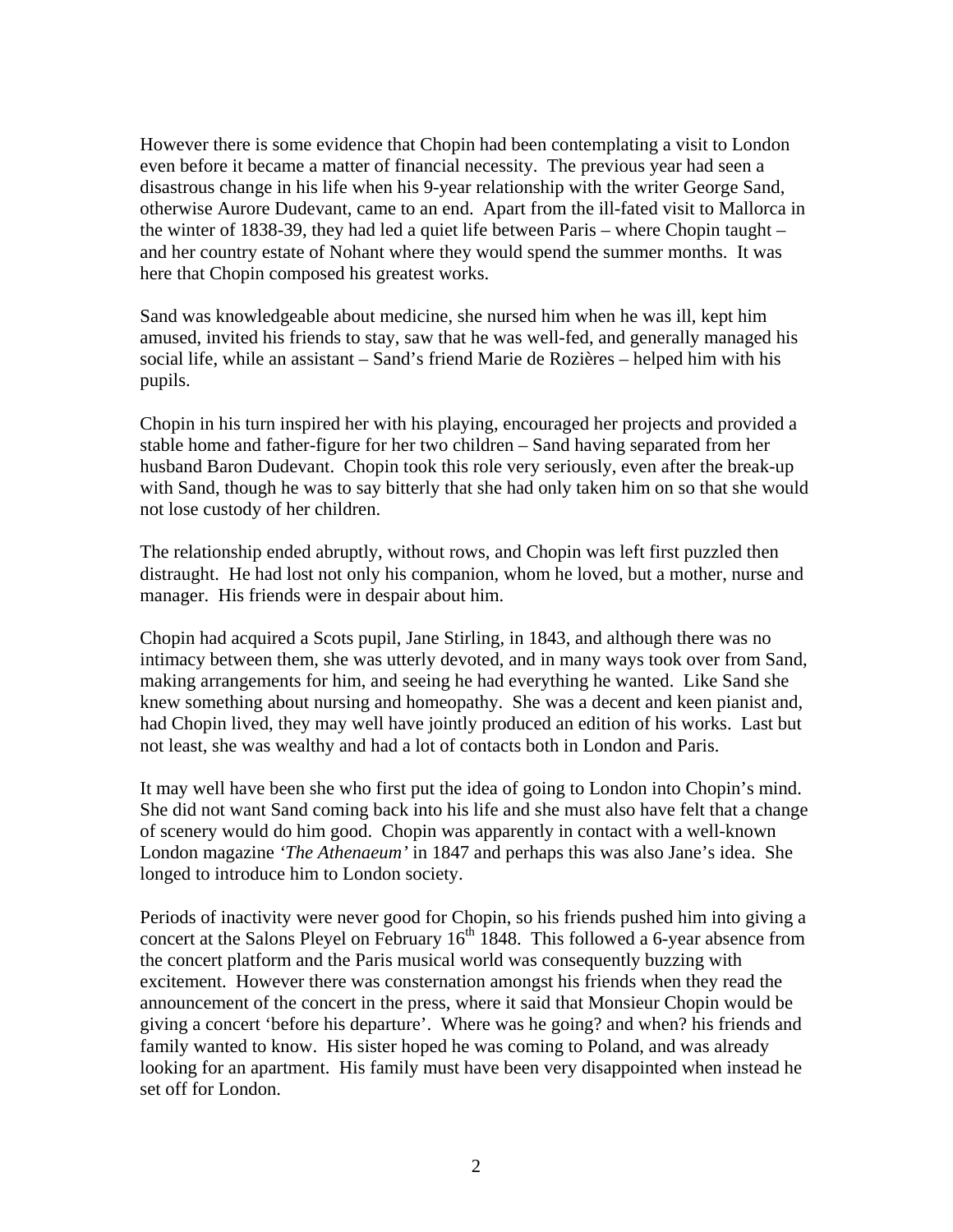Jane Stirling and her sister Mrs. Erskine made all the arrangements, and Chopin duly arrived at the flat they had found for him at 10 Bentinck Street W1 on Maundy Thursday, April  $20<sup>th</sup>$ , armed with letters of introduction.

Jane was not the only one to keen to see Chopin visit London. His favourite pupil, and probably his best, was Princess Marcellina Czartoryska, whose husband Alexander was nephew to Prince Adam Czartoryski, head of the Polish government in exile, based at the Hotel Lambert in Paris. (Poland was at that time under the rule of Russia, Prussia and Austria, and following an uprising in 1831 in the Warsaw area where Chopin came from, and its brutal suppression by the Russians, the Polish elite had fled to Paris and formed an alternative government under Prince Adam).

Throughout the 1830s Britain had sympathised with oppressed Poland and her struggle for freedom. There was an organisation in London founded by Prince Adam called the Literary Association of the Friends of Poland, with Lord Dudley Stuart – the Coutts' heir – as its head. This Association acted as an English branch of the government in exile. The Czartoryskis' agent, Karol Szulczewski, ran it from Duke Street.

However, with the accession of Queen Victoria and her marriage to the very German Prince Albert, attitudes changed becoming more and more hostile to the Polish cause. Poles were seen as wild, uncontrollable people and by 1848, with revolts breaking out in the German controlled area of Poland, and revolutionaries in Europe calling for a liberated Poland, the British government and press were violently anti-Polish. Chopin himself had suffered from this. A well-known London critic who had been a great admirer of his music now described his works as 'a motley surface of ranting hyperbole and excruciating cacophony'. Chopin's last major work for piano, the Polonaise-Fantasy, was described as 'pathological in content'.

In spite of the venom of this particular critic, Chopin was now at the height of his fame and arrived in London as something of a celebrity.

The Czartoryskis undoubtedly must have thought that the gentle suffering, restrained Chopin, with his ravishing music, would be an ideal ambassador for Poland in Britain, and with the combined contacts of the Stirlings, the Coutts family and some of Chopin's old pupils such as the Duchess of Hamilton, Lady Murray and Lady Cadogan, he would soon find himself mixing with the highest society in London, as indeed he did.

It is worth mentioning that Chopin himself and the Polish cause in general received a lot of support from the Scots, who obviously felt a deep sympathy for the country and its music, and there must have been not only a close French-Scottish relationship but also a close Polish-Scottish relationship, because of Bonny Prince Charlie being half-Polish and a descendant of the great King Jan Sobieski. People were steeped in the novels of Sir Walter Scott, the '45 uprising was the subject of romance and had happened only a hundred years before. It is possible that this may have also have made the British government and Prince Albert rather uneasy.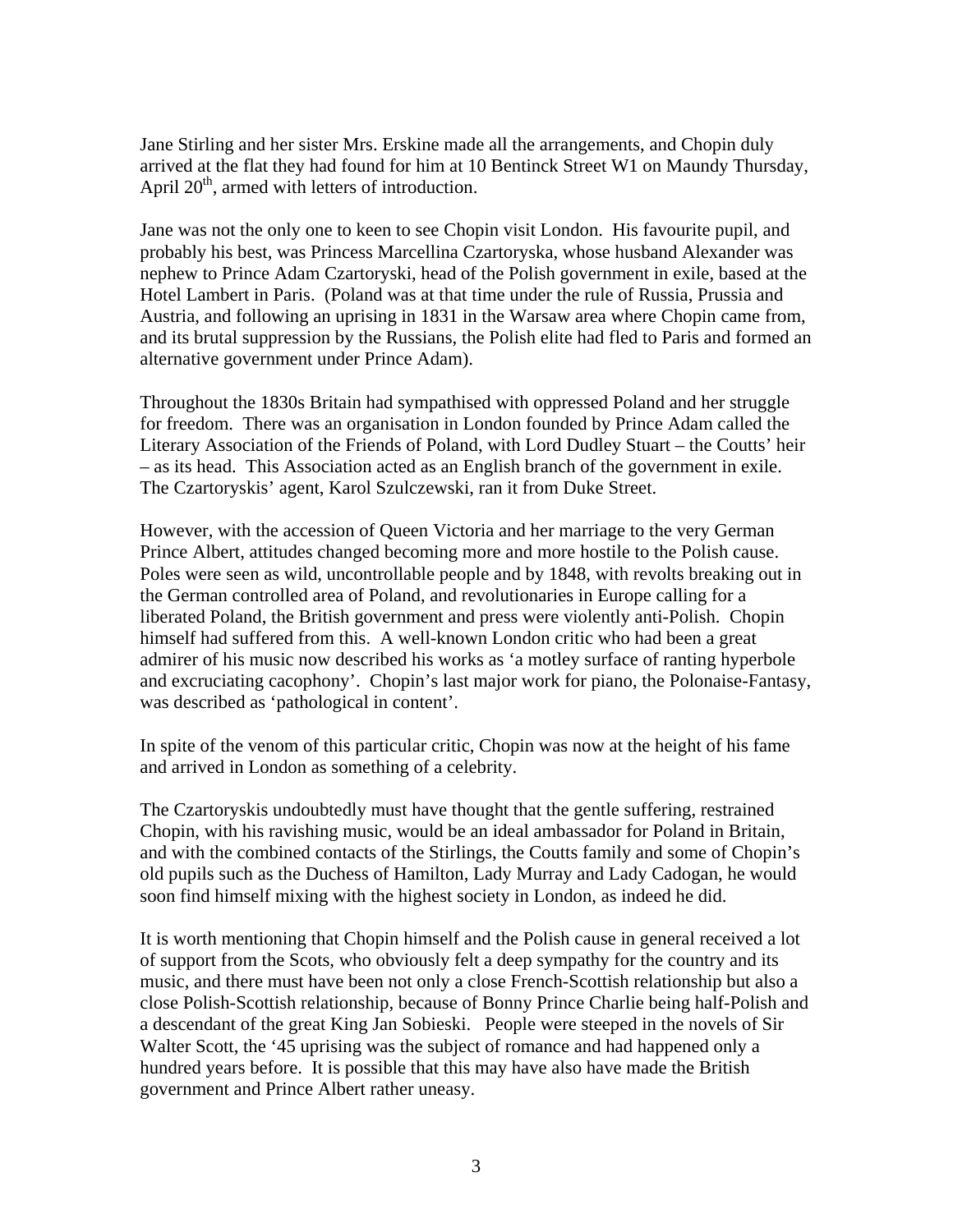What was the actual state of Chopin's health in 1848 when he set out for London?

He had made an earlier visit almost 11 years previously in July 1837 with Camille Pleyel, head of the piano firm who made Chopin's preferred instruments. A Polish friend said "Chopin has been here for two weeks *incognito*. He knows no-one and doesn't want to know anyone but me. He is here with Pleyel, famous for his pianos and for his wife's adventures. They have come to 'do' London. They are staying at one of the best hotels, they have a carriage, and in a word they are simply looking for a chance to spend money". In other words they were there to have a jolly good time, and this they had. However in a letter, Mendelssohn, hearing of the visit wrote "Chopin is said to have turned up here a fortnight ago, but he visited no-one and made no acquaintance …. I hear he is still suffering very much". Two very contrasting views of Chopin's state at that time.

When the following year Chopin began his relationship with George Sand, they went to stay in Mallorca for the winter. Here again we see two aspects of Chopin: on the one hand entranced by the beauty of the island and inspired to compose like mad, on the other hand being forced to leave the villa they had taken because the locals thought he was dying of TB. Sand actually refers to him as "the dying man" in her book about the interlude *'Winter in Mallorca'.*

The pattern continued throughout their relationship. Sometimes Chopin was in excellent spirits, amusing friends, taking part in theatricals, a wonderful mimic, playing with Sand's children, inspiring everyone with his improvising, and composing great works. Then he would be ill, depressed, remain in bed all day, become seriously nasty and cruel, and Sand would have to nurse him through it. Chopin undoubtedly suffered greatly at these times, with feelings of suffocation, coughing up blood, chest pains and swelling. In the eyes of many people his sufferings became linked to those of Poland.

It has to be said that though Chopin started life with something of a weak constitution, the extreme sensitivity of his nature led him to overreact both physically and mentally to quite trivial things. A ray of sunlight could revive him and a dark sky or mist throw him into deep despair.

George Sand was undoubtedly a brilliant nurse and took infinite pains to restore his strength, also consulting experts as to the nature of his illness. It is to her that we owe the wonderful output of great works produced between 1838 and 1846.

However, around 1844 she began to change her view. She decided that Chopin's ill health was mainly psychosomatic and referred to it sarcastically as *"son maladie".* Becoming more and more worn out with his moods and rages, she began to see him as a sort of leech, and from 1845 was undoubtedly looking for a way of being free of him. Chopin was aware of this, but refused to take the hint. He hung on, but in the summer of 1847 the relationship finally ended.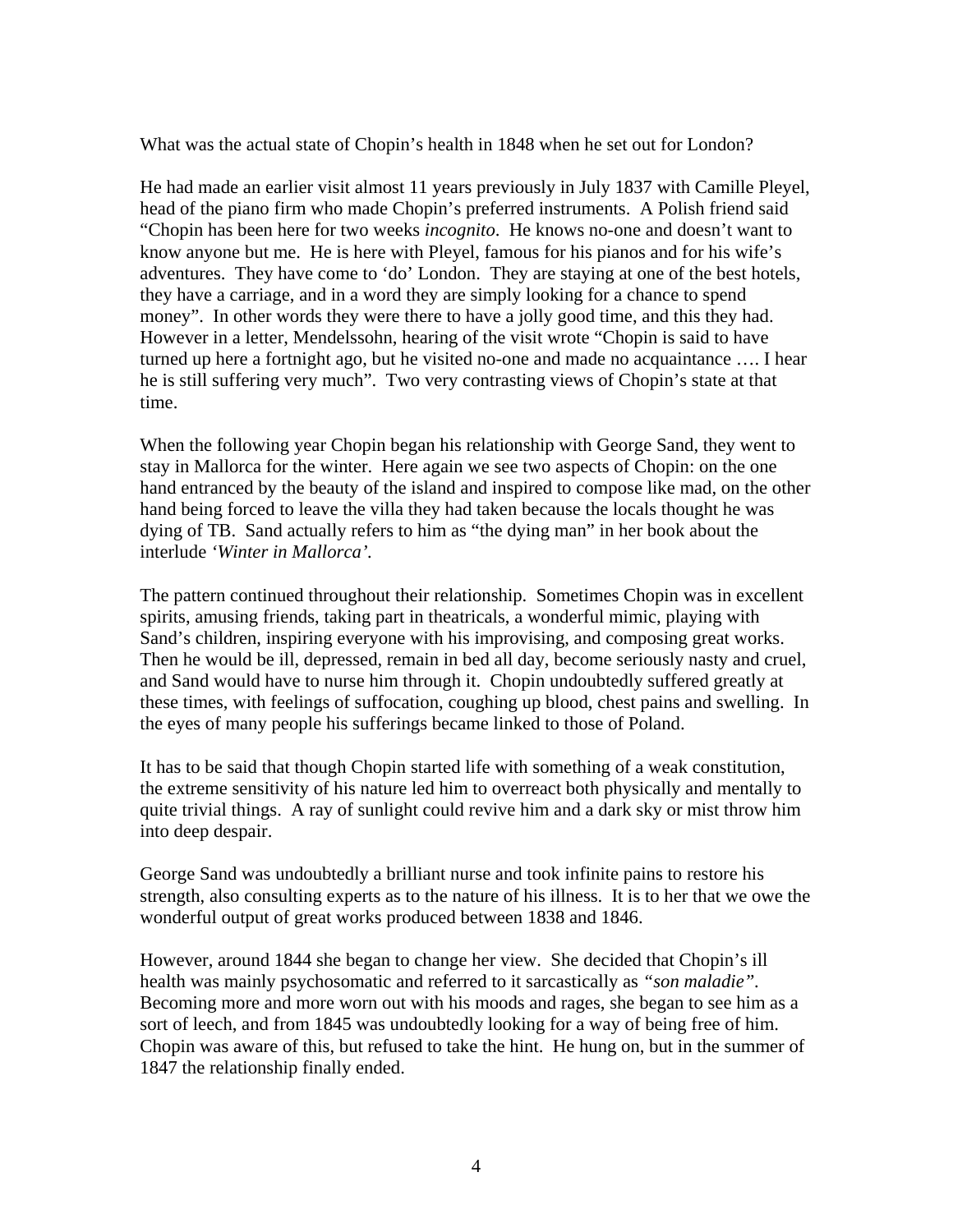One can see from this that there were a lot of question marks about Chopin's health. What did he have? TB? Asthma? Heart disease? And to what degree was it psychologically induced?

Berlioz made a famous remark that "Chopin has been dying all his life" and it became something of a joke, particularly as he outlived many of his friends and contemporaries. It must have been surprising to see, as Sir Charles Hallé did, Chopin coming to the piano like an old man, bent double, and then once he started to play straightening up and showing all signs of vigour.

There is no doubt that the break-up with Sand cast Chopin down and the general view of Jane Stirling and friends at the beginning of 1848 was that Chopin needed some concert activity to cheer him up and get him out of himself. It was for this reason that he was encouraged to give the concert at the Salons Pleyel on February  $16<sup>th</sup>$ . Chopin was to perform a Mozart Trio with two friends, a nocturne and the Barcarolle, etudes and the Berceuse in the first half, and three movements of his new cello sonata with his friend Franchomme, followed by a selection of preludes, mazurkas and valses in the second half.

This was not a heavy programme, but it was not one for an invalid either, and one asks whether Chopin was up to it. The concert was rapturously received by audience and critics alike, the works and performances receiving equal praise. Chopin's playing was described as perfection. Sir Charles Hallé was particularly impressed with the way Chopin dealt with his lack of physical strength. When he came to the *fortissimo* passage towards the end of the Barcarolle, he instead played it *pianissimo*, but with such a variety of nuance that it seemed preferable to the original.

Throughout his visit to Britain he was to adapt his programmes to his strength, for example leaving out the turbulent passages of the second Ballade and refusing to play a concerto for the Philharmonic Society, giving as a reason that they only had one rehearsal. At his private concerts he would have been more daring and undoubtedly played some large pieces, but his programmes for public concerts kept to the  $2<sup>nd</sup>$  Ballade,  $2<sup>nd</sup>$  Scherzo, Andante spianato, Berceuse, the Op.36 Impromptu, and a selection of nocturnes, preludes, etudes, valses and mazurkas – in particular the Op.55 Nocturnes dedicated to Jane Stirling, the newly published Op.64 Waltzes and the first two of the Op.25 Etudes.

That the February  $16<sup>th</sup>$  Paris concert was totally satisfactory is shown by the fact that a second concert was planned for March – but of course this was cancelled because of the revolution.

It is interesting to read a report of Chopin playing incognito at the home of James Broadwood back in 1837. "Was Chopin not the most retiring and unambitious of all living musicians, he would before this time have been celebrated as the inventor of a new style or school of piano composition …. He is perhaps *par eminence* the most delightful of pianists in the drawing room. The animation of his style is so subdued, his tenderness so refined, its melancholy so gentle, its niceties so studied and systematic, the *toute*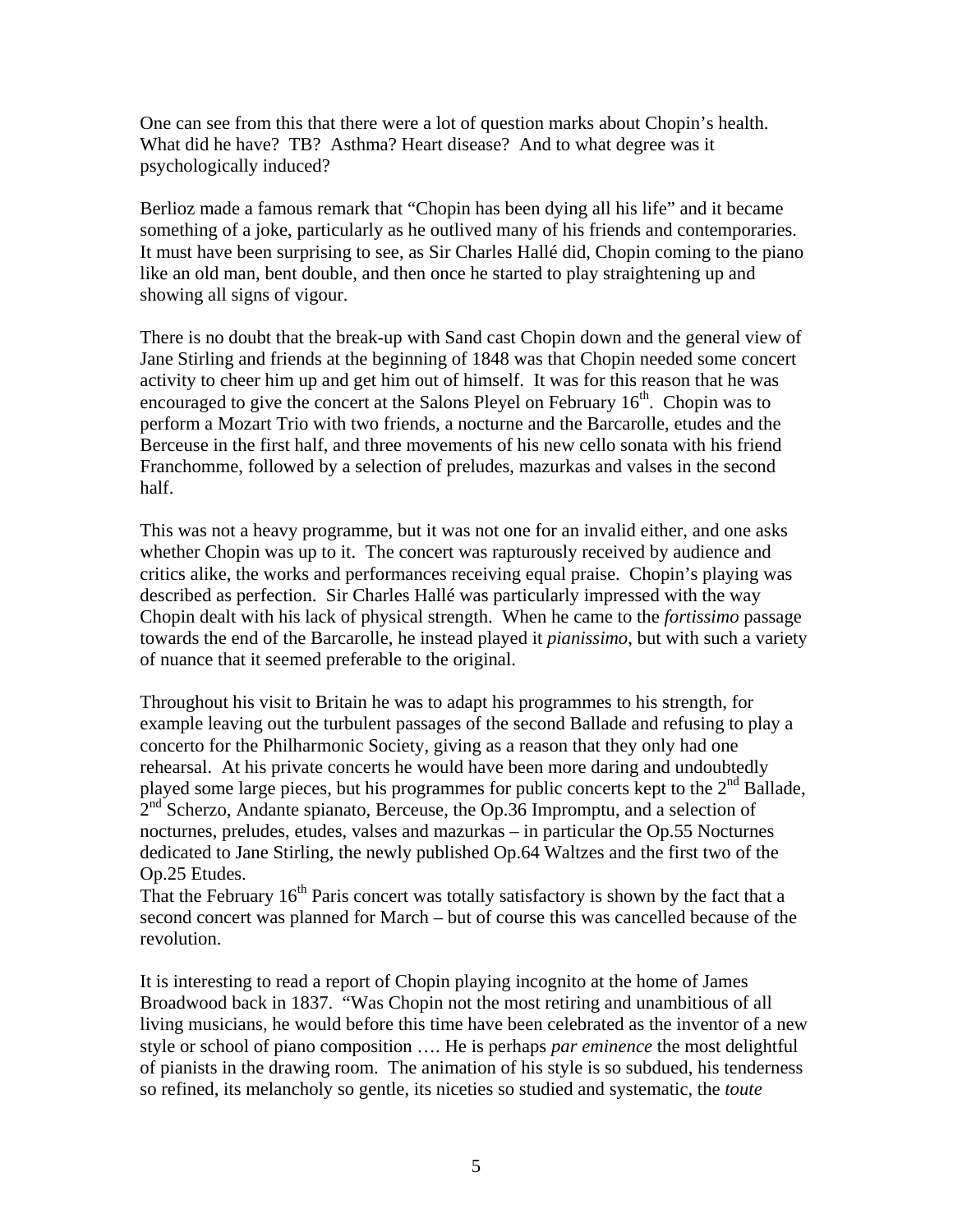*ensemble* so perfect and evidently the result of an accurate judgement and most finished taste, that when exhibited in the large concert hall or the thronged saloon it fails to impress itself on the mass".

This judgement was much the same as was made by critics during his 1848 visit and was also similar to ones made earlier in Chopin's career. His failure to impress himself on the mass was the reason why he had not adopted the life of a virtuoso pianist. But the extraordinary effect his playing had on smaller gatherings had turned him into an iconic figure and he was regarded as a nineteenth century Orpheus, and an enchanter of the piano.

Although weaker in 1848, connoisseurs considered that his works and indeed playing had grown and deepened in stature. Here is Hipkins, Broadwood's favourite technician describing hearing Chopin choosing pianos at the Broadwood warehouse in 1848. "It was the first near experience I had of genius. He was ill, but only showed it painfully in his weakened breathing power. Physical weakness was not, however, the cause of his tenderly subdued style of playing. His *fortissimo* was the full pure tone without noise, a harsh inelastic note being to him painful. His nuances were modifications of that tone, decreasing to the faintest yet always distinct *pianissimo.* His singing *leggatissimo* touch was marvellous. The wide extended arpeggios in the bass, were transfused by touch and pedal into their corresponding sustained chords and swelled or diminished like waves in an ocean of sound".

This then was what the English and Scots were to hear when Chopin gave his last concerts. In spite of his pathetic physical appearance, this was not the pitiful, decrepit last tour of so many great artists, stumbling through their pieces with handfuls of wrong notes and memory lapses. This was a great pianist, still in possession of his musical and mental faculties with his fingers perfectly under control, giving a large number of people the opportunity to hear for the very last time an extraordinary and unique performer.

When Chopin arrived in London he found that the Czartoryskis had put their agent Szulczewski at his disposal, and Chopin lost no time in asking him to find a new flat as he found the one in Bentinck Street too expensive.

Meanwhile he went off, probably to Claremont House in Esher or the vicinity, to spend Easter weekend with members of King Louis Philippe's entourage. He returned to find that Szulczewski had taken an apartment for him at 48 Dover Street W1. It was not only cheaper than the Bentinck Street one, but had an impressive staircase and large drawing room where he was able to install three pianos: his own Pleyel that he had brought from Paris, an Erard lent by the London branch of the French firm, and a Broadwood.

Henry Fowler Broadwood had taken over from his uncle James as head of the leading English piano firm, under whose auspices Chopin's musical activity in Britain was to take place. Chopin described him as the English Pleyel, and did not waste a minute in visiting the firm's warehouse and choosing not only the piano for his flat but also the one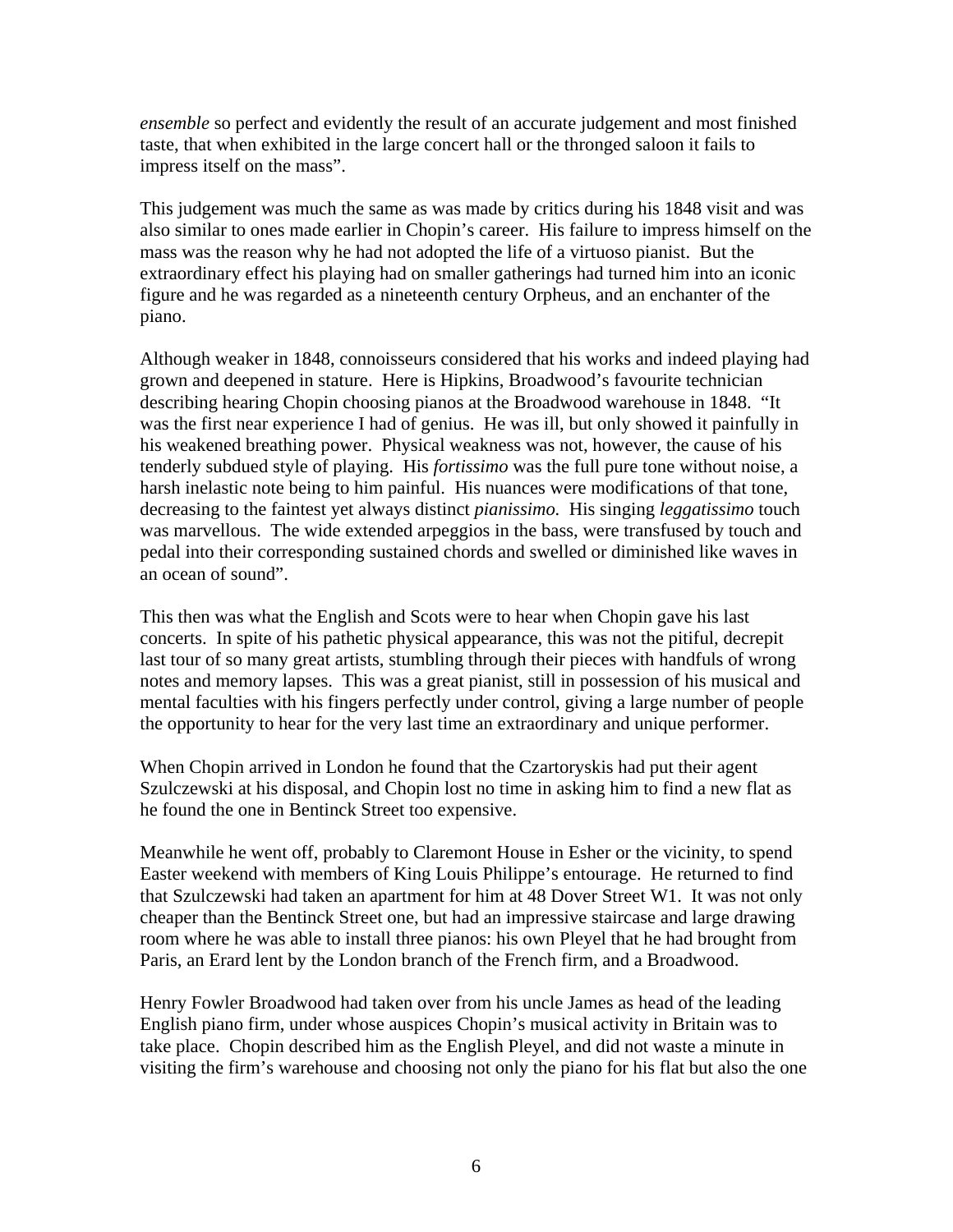he was to use for three of the semi-public concerts Broadwood was to organise for him in London and Manchester, as well as for the final appearance at Guildhall. Another piano was sent to Scotland for the Glasgow and Edinburgh concerts.

Henry Broadwood and Chopin became friends and Chopin was touched by his kindness in sending over a mattress and pillows to make him more comfortable.

Having got his visit to Louis Philippe's circle over and chosen his pianos, Chopin then spent a fortnight recuperating from the journey before launching into an extraordinary whirl of activity.

Thanks to information in Chopin's letters, the reports of listeners and in particular recent research into the Broadwood ledgers, which indicate the movements of the pianos chosen by Chopin, we now have a much clearer picture of his activities during his stay. Chopin performed at countless private morning concerts, afternoon concerts, and soirées, as well as informally in salons. When not performing he was out dining, going to the opera and visiting friends.

His first concert took place at Lady Blessington's at Gore House Kensington on May  $10<sup>th</sup>$ . Chopin had a letter of introduction to her lover the Comte d'Orsay and we know that this engagement was unpaid and was meant as an introduction to possible future clients. The Comte and Lady Blessington were broke by this stage and were soon to decamp to Paris. The Comte had been her step-daughter's husband and it had caused a scandal when Lady Blessington pinched him. It is not surprising therefore that her name is one of the few not mentioned in the long letter Chopin wrote to his family in Warsaw describing all the people he met in London. For this particular concert Chopin used the Pleyel from the Dover Street apartment, but was then told that he must stick to Broadwood.

On May 12<sup>th</sup> Chopin gave a long concert at Lady Antrobus's house at 146 Piccadilly and he may the same day have gone to hear his singer friend Pauline Viardot at Covent Garden where she performed her song transcriptions of some of his mazurkas to great acclaim. On May  $15<sup>th</sup>$  he played at Stafford – now Lancaster – House, for the Duchess of Sutherland in front of Queen Victoria and Prince Albert. This was undoubtedly the occasion which most impressed him during his visit and he wrote a detailed description of it in letters to friends and family. "The Queen …. talked with me twice. Prince Albert, an enthusiastic amateur musician and composer, came up to the piano. Everyone told me that both these things are rare".

Chopin was therefore disappointed not to be invited to play for the Queen at the Palace, but there may have been several reasons for this. Soon after the Stafford House concert she went into mourning for a relative. However a more likely reason is that on the day that Chopin played for her at the Sutherlands, revolutionaries stormed the Assemblée Nationale in Paris, calling for France to declare war on Russia and Germany to liberate Poland. Prince Albert would not have liked that at all.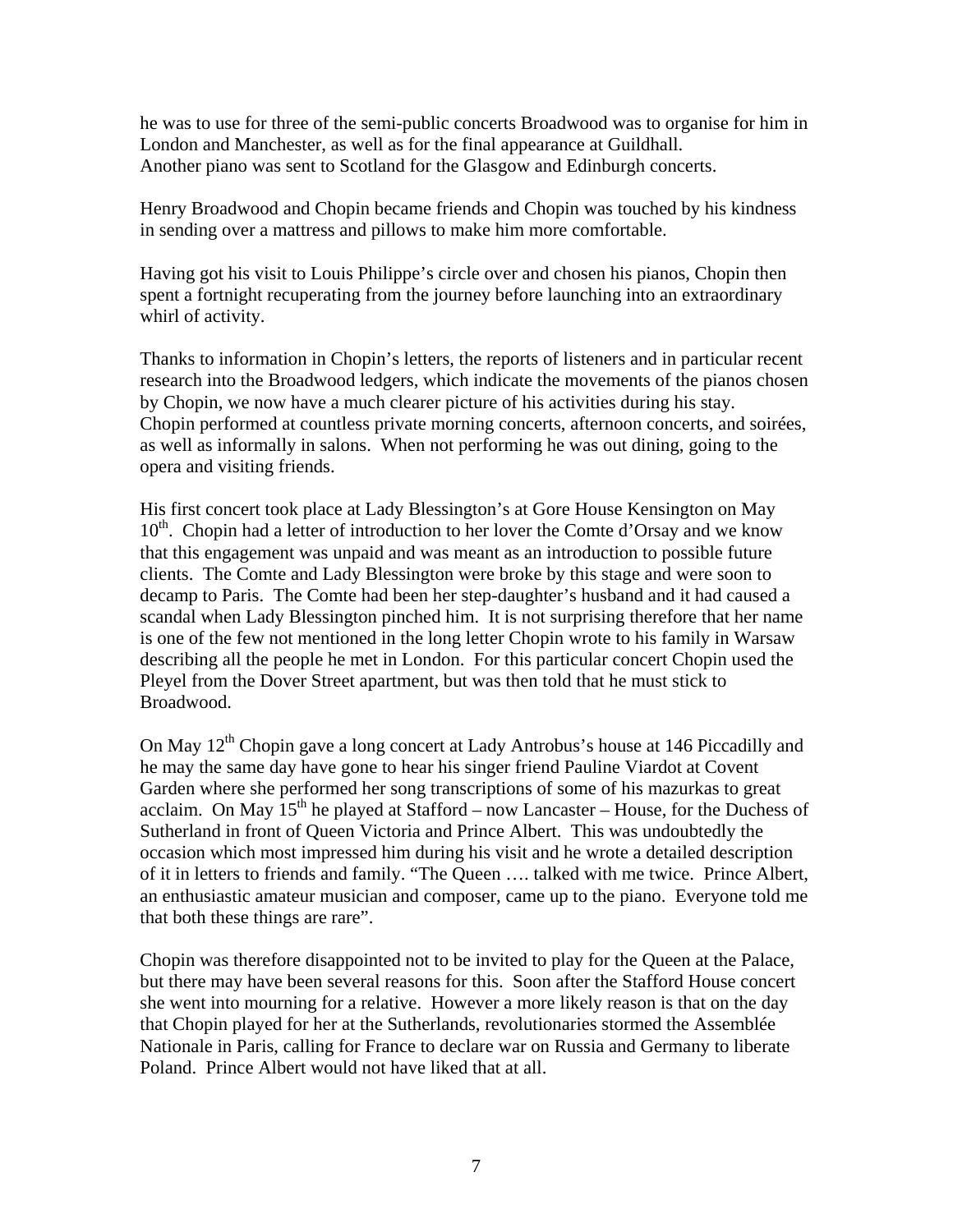Henry Broadwood had set a fee of £20 for the Stafford House concert and all further private concerts, but Chopin mentions in letters that his first paid engagement was for Lady Gainsborough. This took place on May  $24<sup>th</sup>$  at 9 Cavendish Square W1 and was followed by a second, for the Marquess of Douglas, son of the Duke of Hamilton, on June  $9<sup>th</sup>$  at 13 Connaught Place W2. There was a third, almost certainly for the famous heiress and friend of Dickens, Miss Burdett-Coutts on June 16<sup>th</sup> at 1 Stratton Street W1. Chopin may also have played for a Mr. M. Stirling in Albemarle Street on May  $17<sup>th</sup>$  and for Mrs. Hart-Dyke at 1 Tilney Street on June  $29<sup>th</sup>$ .

On June  $23<sup>rd</sup>$  he gave one of the two semi-public concerts arranged by Broadwood in London at the home of Mrs. Adelaide Sartoris, 99 Eaton Place SW1. She was the daughter of Kemble the actor, and sister of Fanny Kemble. She had been a famous singer, and Chopin particularly liked her. Tickets were limited to 150 and cost 1 guinea and Chopin made 150 guineas from it, as he did at a similar concert at Lord Falmouth's house,  $2 \text{ St. James's Square, on July 7<sup>th</sup>. Chopin was quite checky about Lord Falmouth.}$ He said "You would give him a few pence in the street, and his servants dress better than he does".

Chopin went to hear the Swedish Nightingale, Jenny Lind, sing in *La Sonnambula* at the Queen's Theatre Haymarket, almost as soon as he arrived in London, and was particularly impressed by her voice. He was also struck by the presence of the Queen, the singing of "God Save the Queen" by the audience, and the sight of the Duke of Wellington, seated under the Queen's box "like an old monarchist dog in its kennel".

There was great rivalry between the opera houses. Pauline Viardot was also singing in *La Sonnambula*, but at Covent Garden, and she did not have as much success as Lind, as to her irritation she had Flavio instead of Mario as her partner, while Lind had Lablache. Chopin also heard Lind in *Lucia di Lammermoor* and they became great friends. She went to hear him at Eaton Place, a fact that was noted in a knowing way by the newspapers, and he spent one evening alone with her and her chaperone Mrs. Grote. He says "From nine to one in the morning we did not leave the piano".

Not to be outdone, Viardot assisted Chopin at his St. James's Square concert, singing her transcriptions with Chopin accompanying. Chopin in his turn performed for guests at the Viardots' house in Maida Vale. He also performed for the Duchess of Kent, as well as at Julia Schwabe's house in Clarges Street W1. Julia, married to a Manchester businessman Salis Schwabe, was a friend of Garibaldi and the founder of the Hallé Orchestra. Chopin was to stay with them later in Manchester. He met Dickens, and also visited Carlyle at 24 Cheyne Row SW3, where he played to him and his wife Jane on their piano. As well as all this, Chopin entertained in his own flat and gave numerous lessons. One lady came for a whole week, having a lesson every day except Sunday.

One can see that Chopin was mixing in a very wide circle of London society. On the one hand are all the aristocrats that he lists proudly, but a little mockingly, to his family: "The Duchess of Cambridge, la Marquise de Douglas, Lady Jocelyn, Lady Lincoln – sister of the Marquess of Douglas, Lady Granville, my old pupil Lady Cadogan, Lady Dower, the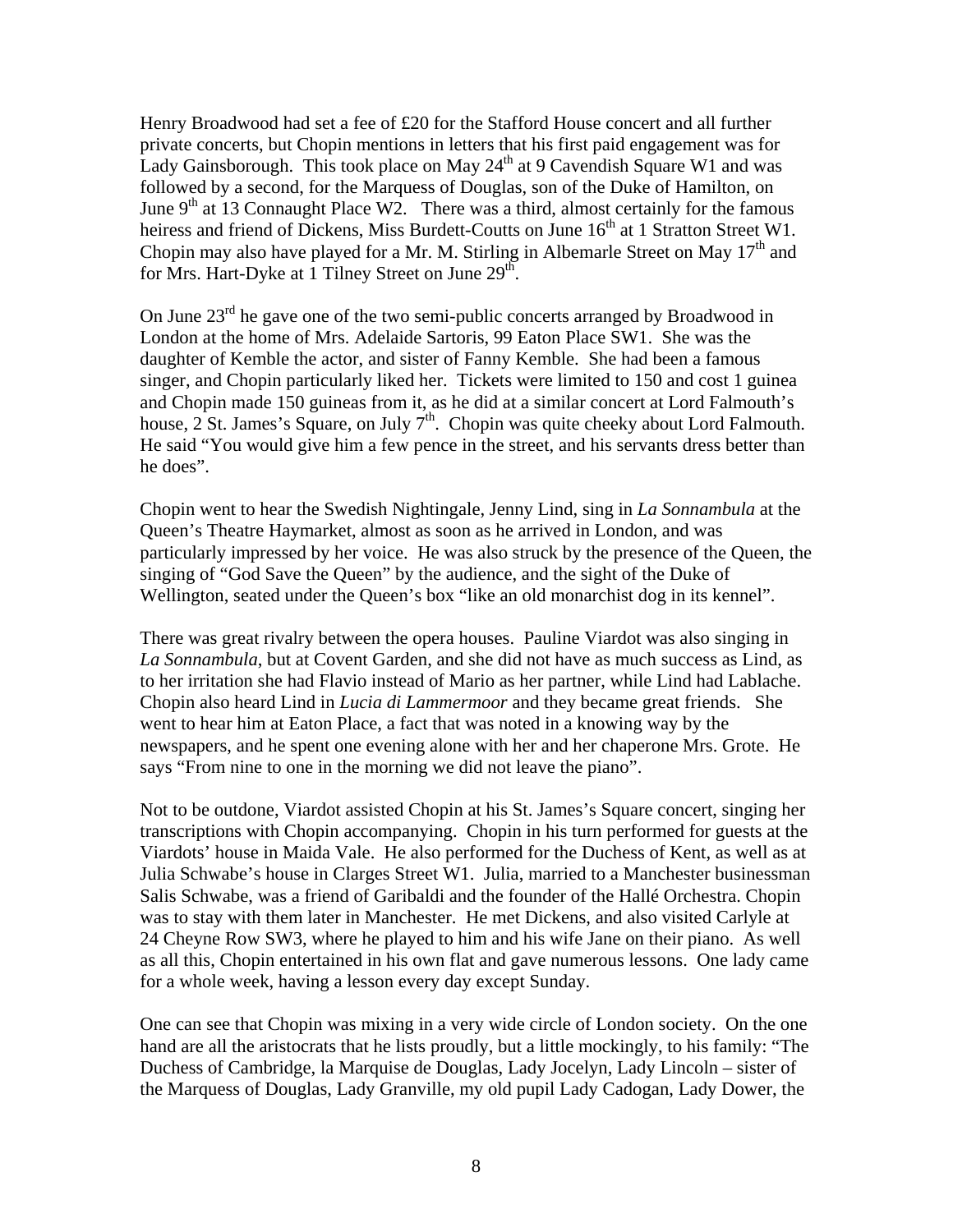Duchess of Argyll etc. etc.," and on the other, Dickens, Carlyle, radicals such as Mrs. Schwabe and Mrs. Grote, and artistic circles such as the Viardots, Sartoris's and the Comte d'Orsay.

One wonders how someone in Chopin's state of health could have stood up to such a social life, but people often remarked on how playing seemed to revive him and judging by the enthusiasm in his letters when describing how he found himself in the best London society, he obviously found this first part of his London visit, from April  $20<sup>th</sup>$  to August  $5<sup>th</sup>$ , extremely stimulating and enjoyed being fêted as a celebrity. He was also making money, in spite of endless complaints about the cost of things in London. It is interesting to note that when he returned from the Scottish part of his visit he opened a bank account with Coutts, and was able to deposit  $£250 - a$  considerable amount in those days.

Did Chopin think of settling in London? He had made a lot of friends and there were many sympathetic circles who welcomed him. He himself said that "If I had not been spitting blood for several days, if I was younger, if I was not as attached to my friends as I am, I might think of starting a new life". That he definitely did not decide to stay is shown by the fact that before he left for the Scottish part of the visit, he sold his Pleyel piano to Lady Trotter, wife of Sir Coutts Trotter – yet another of the famous banking family. Lady Antrobus, at whose house he had played on May  $12<sup>th</sup>$ , was her sister.

In mid-July the London season ended and Chopin became anxious. Thankfully he was invited to stay with Jane Stirling's relatives in Scotland, though it was this part of the visit that was to destroy his health. He left London via Euston on August  $5<sup>th</sup>$  and travelled up the new West Coast route via Birmingham and Carlisle, arriving the same evening at Edinburgh's Lothian Road station.

Following a two-day stay in the city at the Douglas Hotel, he travelled on to Calder House, home of Jane's brother-in-law, Lord Torphichen, where he passed an agreeable time until going to Manchester on August 25th with Jane and Daniel, the new servant Broadwood had found for him. He was to give a concert at the Gentleman's Concert Hall on August  $28<sup>th</sup>$ . They stayed with the Schwabes at Crumsall House. When Chopin saw the audience of 1,200 in the concert hall he had a great shock. He said to his friend Osborne who was also taking part "My playing will be lost in such a large room, my compositions ineffective".

It is perfectly true that the singers were greeted with more enthusiasm, but the critics were surprisingly complimentary, mentioning "a brilliancy of touch and a delicate sensibility of expression which we have never heard excelled …nocturnes, etudes and Berceuse elicited a rapturous encore".

Chopin returned to Edinburgh to stay with a Dr. Lyszynski and his wife in 10 Warriston Crescent. He was a Polish homeopathic doctor whom Jane had found to give Chopin treatments during his Scottish visit. Chopin was to return to him at regular intervals.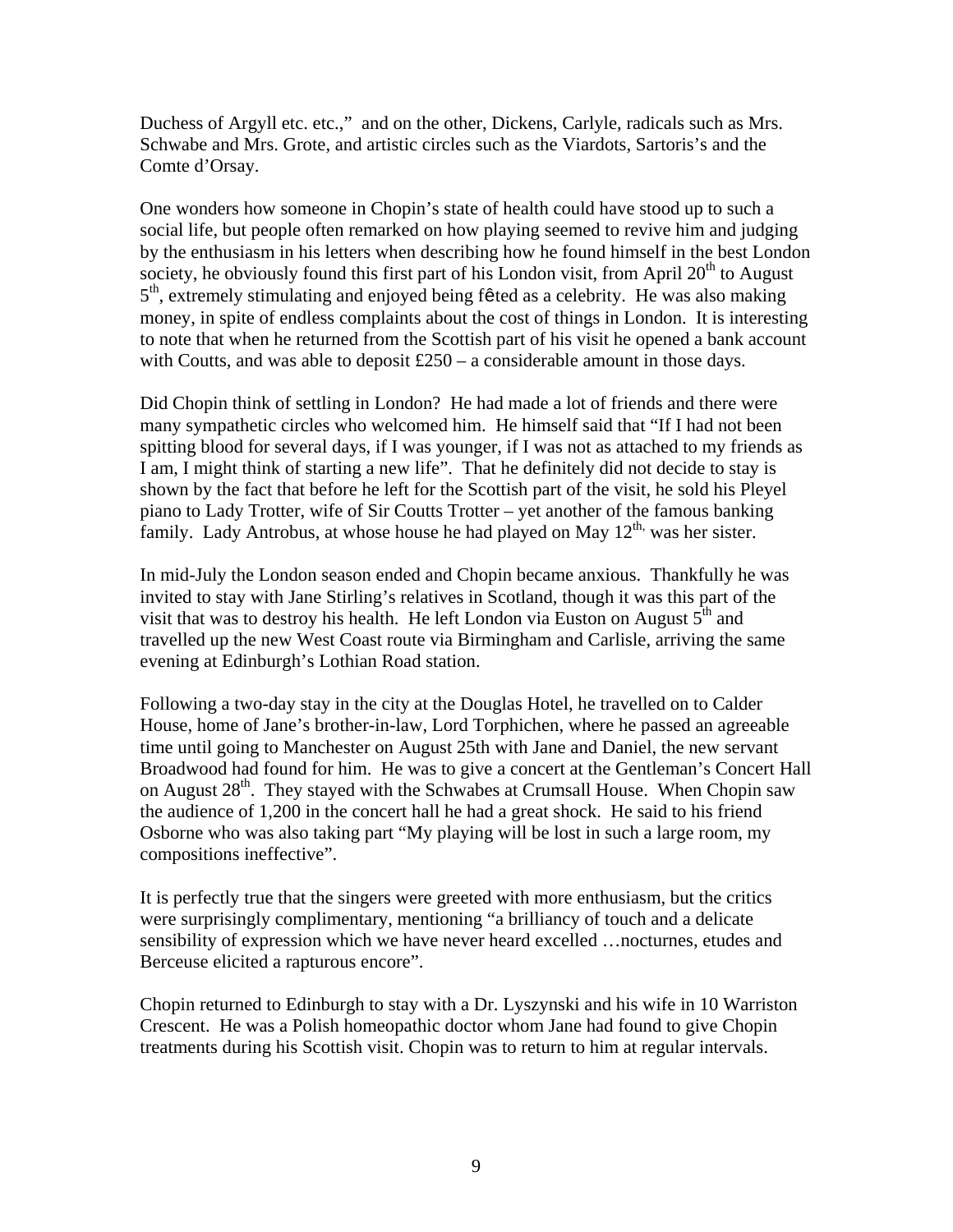On September 2<sup>nd</sup> Chopin went to Johnstone Castle, home of one of Jane's sisters, Anne Houston. The weather was terrible and he became bored and irritable. Every effort was made to amuse him. He was taken to stay at Milliken House and to Strachur, the home of his pupil Lady Murray, which he did enjoy – though her musical taste shocked him, as you will hear later.

One of the main problems was that he could not speak English and in these dark and damp castles he began to feel oppressed and lonely.

Immediately after returning from Strachur he heard that his pupil Marcellina Czartoryska and her husband had arrived in Edinburgh so as to be able to attend his Glasgow concert on September 27<sup>th,</sup> and Chopin insisted on rushing off to greet them. Meanwhile Broadwood's Scots agent, John Muir Wood, was desperately chasing him around, trying to get a programme out of him. The concert was to take place in the afternoon at the Merchants' Hall, tickets half a guinea each. People came from all Scotland to hear Chopin, amongst them the Murrays, Lord Torphichen, the Duke and Duchess of Hamilton, Lady Belhaven, the Duchess of Argyll, the Czartoryskis and many of the Stirling clan. Chopin had a great success and this time the singer was less popular. A critic said "Madame Adelasio evinced a certain lack of enthusiasm with which we were not at all charmed".

From Johnstone Castle Chopin went to Keir House, home of William Stirling, head of the clan. There was gathered a large party in preparation for the Caledonian Rout, of which Chopin's concert at the Hopetoun Rooms was to form part. In letters written from Keir House one can see Chopin's rapidly changing moods. In one he says "The whole morning until about 2 o'clock I am now completely useless – Later when I've got dressed everything makes me uncomfortable and I sit there panting until dinner time – after which one has to sit for two hours with the men at the table and look at them speaking and listen to them drinking. Bored to tears I then go to the drawing room where I need all my strength of mind to come to life a little".

The next day he writes "If the weather is fine I will stay here for October, for I have more invitations that I can reply to and life in the stately homes here is truly curious … Everyone is today going to Edinburgh for the Caledonian Rout. All week there will be races, amusements, balls etc. All the nobility will be there. I look forward to some gossip".

Chopin's concert took place at  $8.30$  at the Hopetoun Rooms on October  $4<sup>th</sup>$ . Tickets were again half a guinea. '*The Scotsman'* announced the programme, which was much the same as the Glasgow concert – though presumably with many additions because there were no supporting singers. The hall was packed and Chopin was greeted with enormous enthusiasm, particularly by Poles who were in the audience.

However while he was in Edinburgh Chopin had heard some gossip that he did not care for, namely that a rumour was going round Paris that he was going to marry Jane Stirling.

From that moment Chopin's attitude to Jane changed and he makes cruel remarks about her and her sister upon returning to Calder House. "My kind Scottish ladies are boring